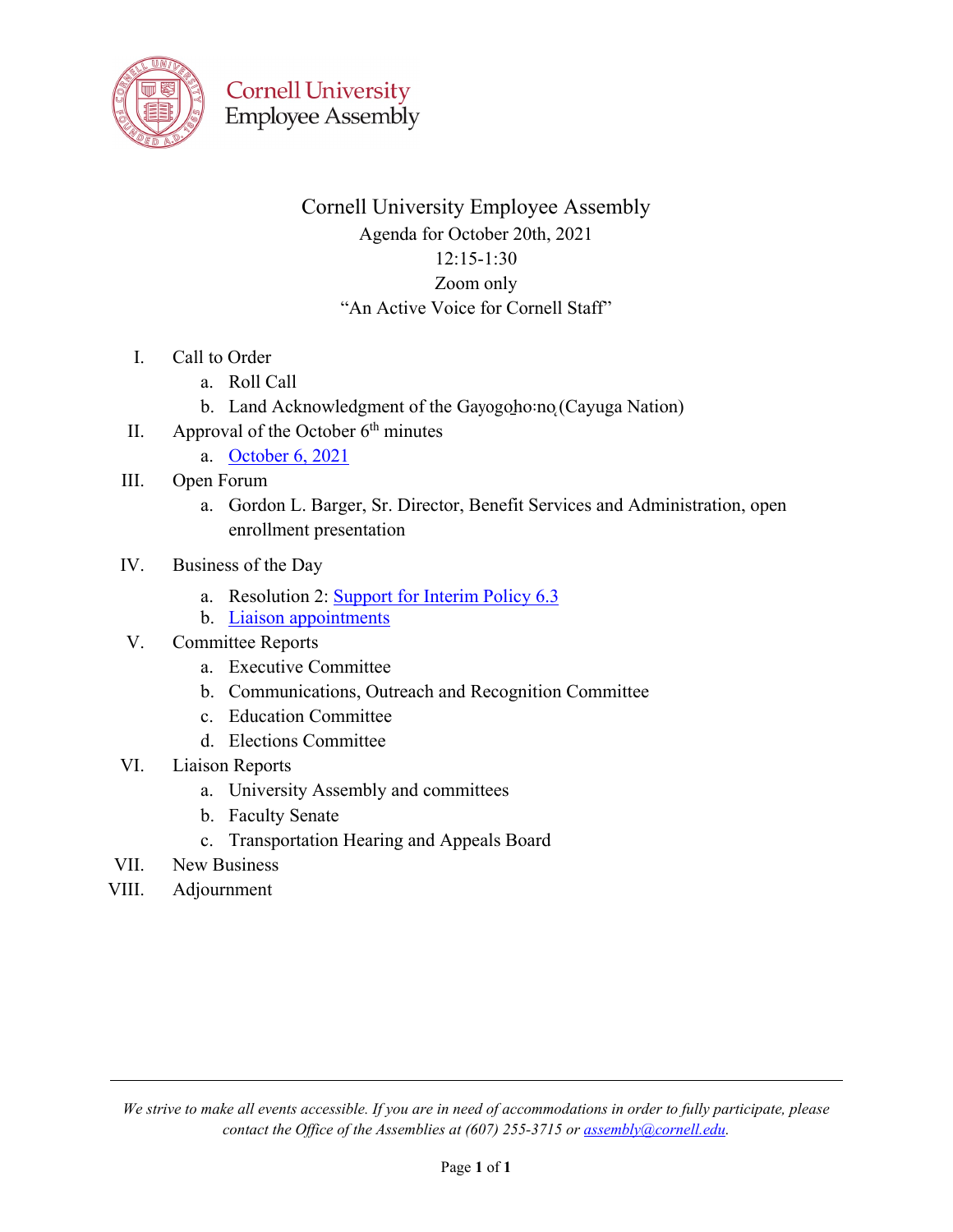

**Cornell University Employee Assembly** 

**Cornell Employee Assembly**

Minutes of the October 6, 2021 Meeting 12:15-1:30 PM Zoom

## **I. Call to Order**

a. Chair J. Withers called the meeting to order at 12:15pm.

## **II. Roll Call**

*Members Present* [18]*:* D. Barrett, M. Benda, M. Brooks, J. Creque, H. Depew, J. Duong, B. Fisher, B. Fortenberry, A. Haenlin-Mott, D. Howell, K. Mahoney, E. Miller, A. Mittman, M. Podolec, K. Supron, K. Tannenbaum, J. Townley, J. Withers, L. Zacharias

*Members Absent* [5]*:* J. Cannella, M. Cherry, S. Coil, B. Goodell, K. LoParco,

## **III. Land Acknowledgement**

a. J. Withers stated the Land Acknowledgement.

## **IV. Approval of September 15, 2021 Minutes**

a. Motion to approve September 15, 2021 minutes was **approved** unanimously.

## **V. Call for Late Additions to the Agenda**

a. No late additions to the agenda were made.

#### **VI. Business of the Day**

- a. EA Resolution 2: Support for Interim Policy 6.3
	- 1. J. Withers gave an overview of the Resolution as support for the policy that romantic relations between students and staff are prohibited. J. Withers asked for any comments or discussion over the Resolution.
	- 2. J. Duong stated that he is unclear what this policy change is attempting to address, referencing pre-existing rules on romantic prohibitions between superiors and authority figures and those under them. J. Duong questioned if this policy was attempting to mirror faculty policy and noted that the policy does create an unnecessary burden on staff, especially young staff. Acknowledging the burden of reporting, J. Duong questioned the practical uses of the Resolution and questioned its necessity.
	- 3. B. Fortenberry stated that there have been situations where students, especially those working alongside Cornell staff in different positions, feel discomfort. B. Fortenberry highlighted that the policy would help students work in a more comfortable environment without worry about any romantic advances. B. Fortenberry stated his support for the policy and the way it creates a safe space for student employees.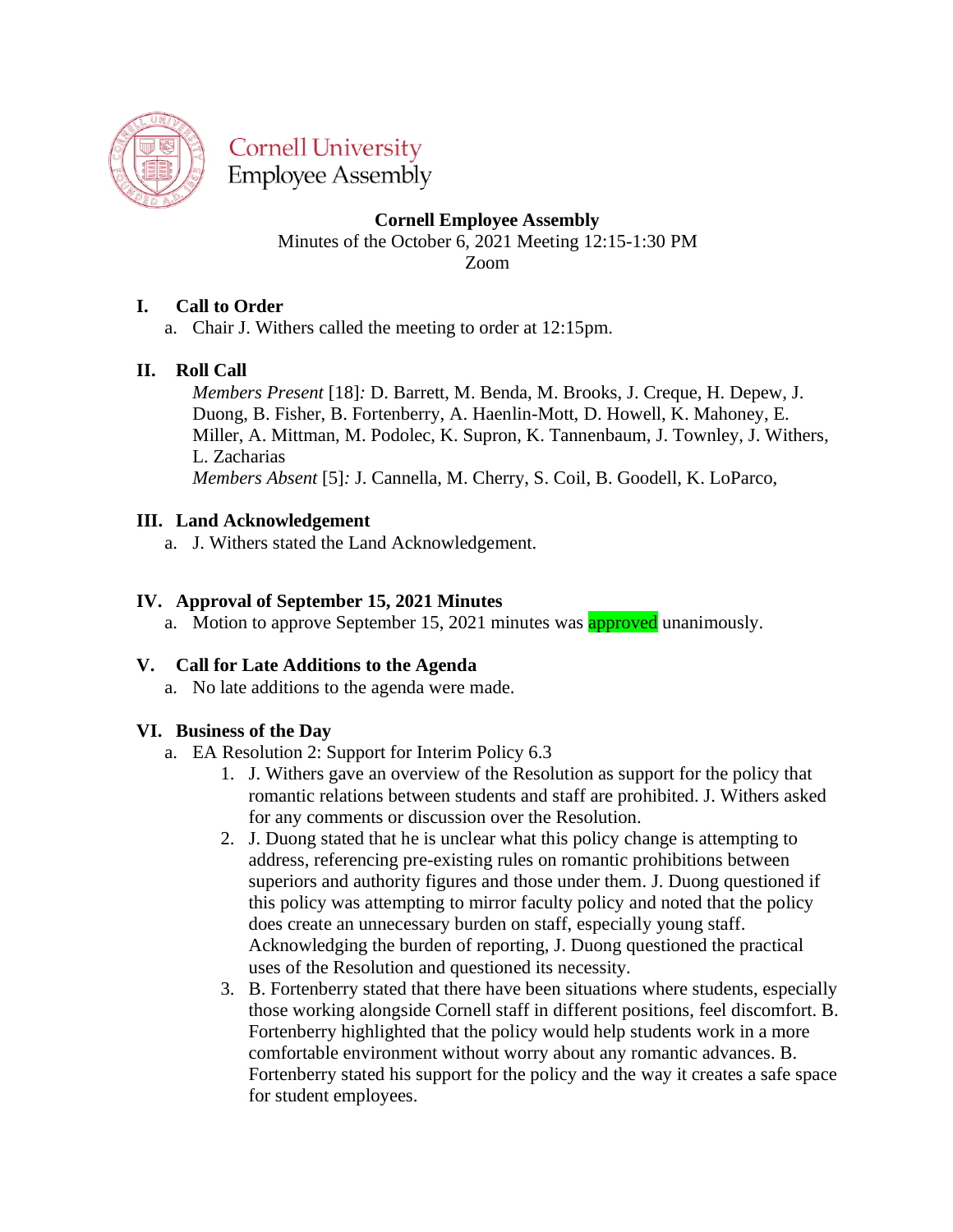- 4. A. Mittman stated that the objective of Interim Policy 6.3 is to create a bright line on what is acceptable, but that this line does take into account individual circumstances.
- 5. G. Giambattista stated that Interim Policy 6.3 in particular protects undergraduate students with a rationale that acknowledges the power dynamic and difference in position between students and staff.
- 6. E. Miller noted that Interim Policy 6.3 also protects the employee from any wrongful accusations or situations that could arise from any sort of this relationship.
- 7. J. Duong stated that he agrees with B. Fortenberry's sentiments on protecting students, but also highlighted that many policies already address these sort of unequal power dynamics and questioned the blanket approach of this new policy. J. Duong questioned what the policy achieves beyond what previous policies already have done.
- 8. E. Miller noted that there is a stakeholder review meeting on October  $20<sup>th</sup>$ where further discussion of Interim Policy 6.3 will take place.
- 9. B. Fortenberry motioned to postpone a vote on EA R2 to the October  $20<sup>th</sup>$ meeting. E. Miller seconded the motion. The motion was **approved** unanimously.
- b. Liaison Appointments
	- 1. J. Withers stated that there are numerous liaison positions available for appointment and that there were numerous volunteers for some openings.
	- 2. M. LoParco was nominated for appointment as an EA representative for the Transportation Hearing and Appeals Board. B. Fortenberry seconded the nomination. The nomination was **approved** unanimously.
	- 3. M. Podolec was nominated for appointment as a representative for the University Assembly's Campus Committee on Infrastructure, Technology, and the Environment. J. Duong seconded the nomination. The nomination was approved unanimously.
	- 4. L. Zacharias was nominated for appointment as an EA representative for the Transportation Hearing and Appeals Board. E. Miller seconded the nomination. The nomination was **approved** unanimously.
	- 5. J. Withers stated that to fill the rest of the staff positions, emails would be sent out to constituents.
- c. Special election update from Elections Committee
	- 1. J. Duong stated that as of 10/6, there were 5 people signed up to run for positions. J. Duong emphasized the importance of reaching out to constituents and encouraging them to sign up to run, in particular for academic units, many of which do not currently have any candidates.
	- 2. A. Haenlin-Mott questioned if there were multiple candidates for each seat.
	- 3. J. Duong stated that certain seats have multiple candidates running.
	- 4. J. Withers noted that a call for candidates would be sent out in the next EA newsletter.

## **VII. Committee Reports and Updates**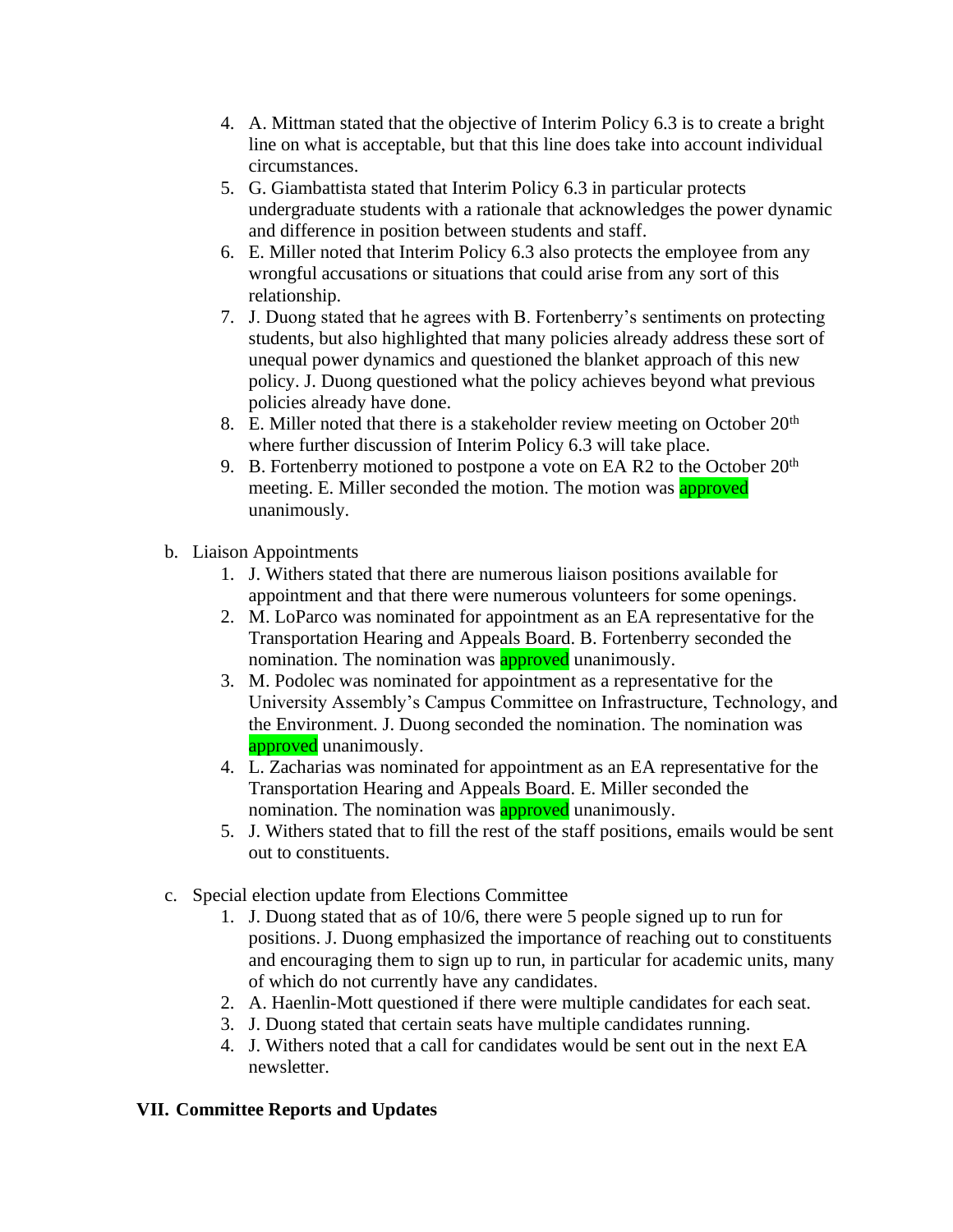- a. Executive Committee A. Haenlin-Mott
	- 1. A. Haenlin-Mott stated that the Committee has been working on many initiatives and issues, such as scheduling and coordinating the President's Address to Staff. A. Haenlin-Mott also stated that the Committee has been working with Mary Opperman on clarifying questions on vacation days and working towards the coming special election.
- b. Employee Welfare Committee K. Mahoney
	- 1. K. Mahoney stated that most discussion have centered around current topics such as the vaccination requirement and deadline and a pilot program called Restorative Talking Circles that would launch in the spring and allow staff to share experiences in small groups to help create a community of support for staff. K. Mahoney noted that they have also discussed how to support employees that have been forced to work remotely.
	- 2. E. Miller questioned if the Restorative Talking Circles were in relation or replacement of Soup and Hope, a previous program.
	- 3. K. Mahoney stated that she doesn't believe Soup and Hope is being replaced with this new program, highlighting how small the groups are at 10 people or less.
	- 4. J. Withers reiterated K. Mahoney's statement.
- c. Benefits and Policy Committee B. Goodell
	- 1. B. Goodell was not available today, but sent an update presented by J. Withers.
	- 2. J. Withers stated that Alexis Brubaker from the Compliance Office attended a meeting and elaborated on the Compliance process. J. Withers also noted that the pet policy is being updated to acknowledge service and support animals.
- d. Communications, Outreach and Recognition Committee E. Miller
	- 1. E. Miller stated that an EA Voice Newsletter would be sent out this week, calling for feedback on Interim Policy 6.3 and calling attention to the special election. E. Miller stated that the Committee has also worked on the launching of the new award for staff integrity and inclusion. E. Miller also asked members to begin considering nominations for the Employee Assembly Employee Appreciation Award.
	- 2. A. Haenlin-Mott questioned the timeframe for the nominations.
	- 3. E. Miller stated that there is not a confirmed date for the President's Address to Staff when the award would be announced, so hopefully nominations will be presented in the next EA meeting on 10/20.
- e. Education Committee M. Benda
	- 1. M. Benda stated that she has no update.
- f. University Assembly B. Fortenberry
	- 1. B. Fortenberry stated that Student Assembly discussed delays in financial aid and how over 600 students have yet to receive their financial aid bill, a delay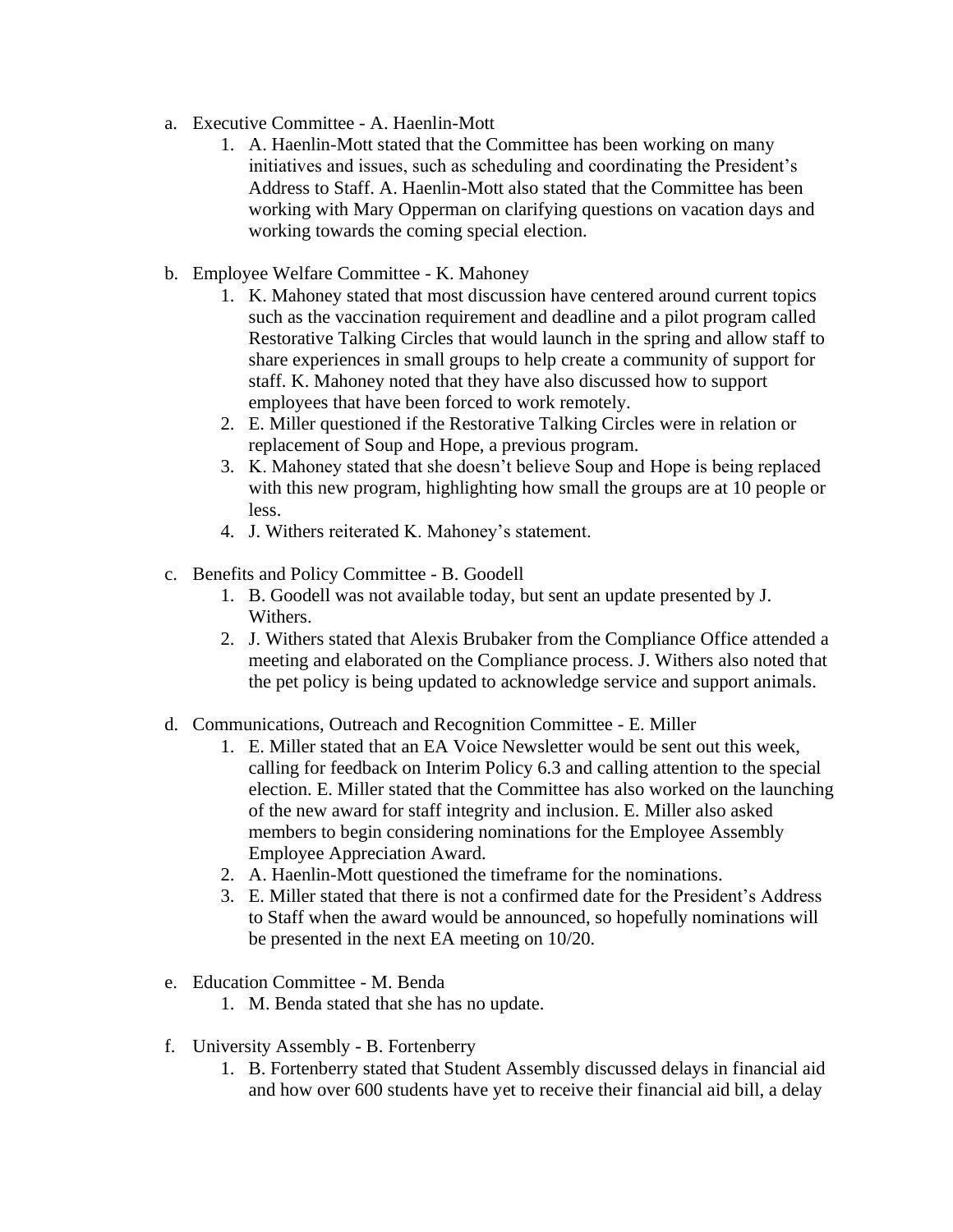that occurred in part due to staffing concerns in the office. B. Fortenberry stated that the feasibility of ground-heating and cooling is on track to be tested next year, a change which could improve sustainability. B. Fortenberry noted concerns and discussion over a dual degree program between Cornell and a Chinese school which some people are asking to be dissolved. Finally, B. Fortenberry encouraged more EA members to try and join the UA and give reprresentation.

2. K. Mahoney noted that the CARE Fund Development Committee is being nominated for the One Cornell Award.

#### **VIII. New Business**

- a. Open Discussion
	- 1. K. Tannenbaum highlighted that President Pollack very notably returned some lost contributions back to staff.
	- 2. B. Fortenberry reiterated K. Tannenbaum's statement.
	- 3. R. White noted that the rationale for the vaccine mandate is that the executive order from the president forces the university to put forth the mandate given the university's reliance on federal funding.

#### **IX. Adjournment**

a. The meeting was adjourned at 1:12pm.

Respectfully Submitted, Office of the Assemblies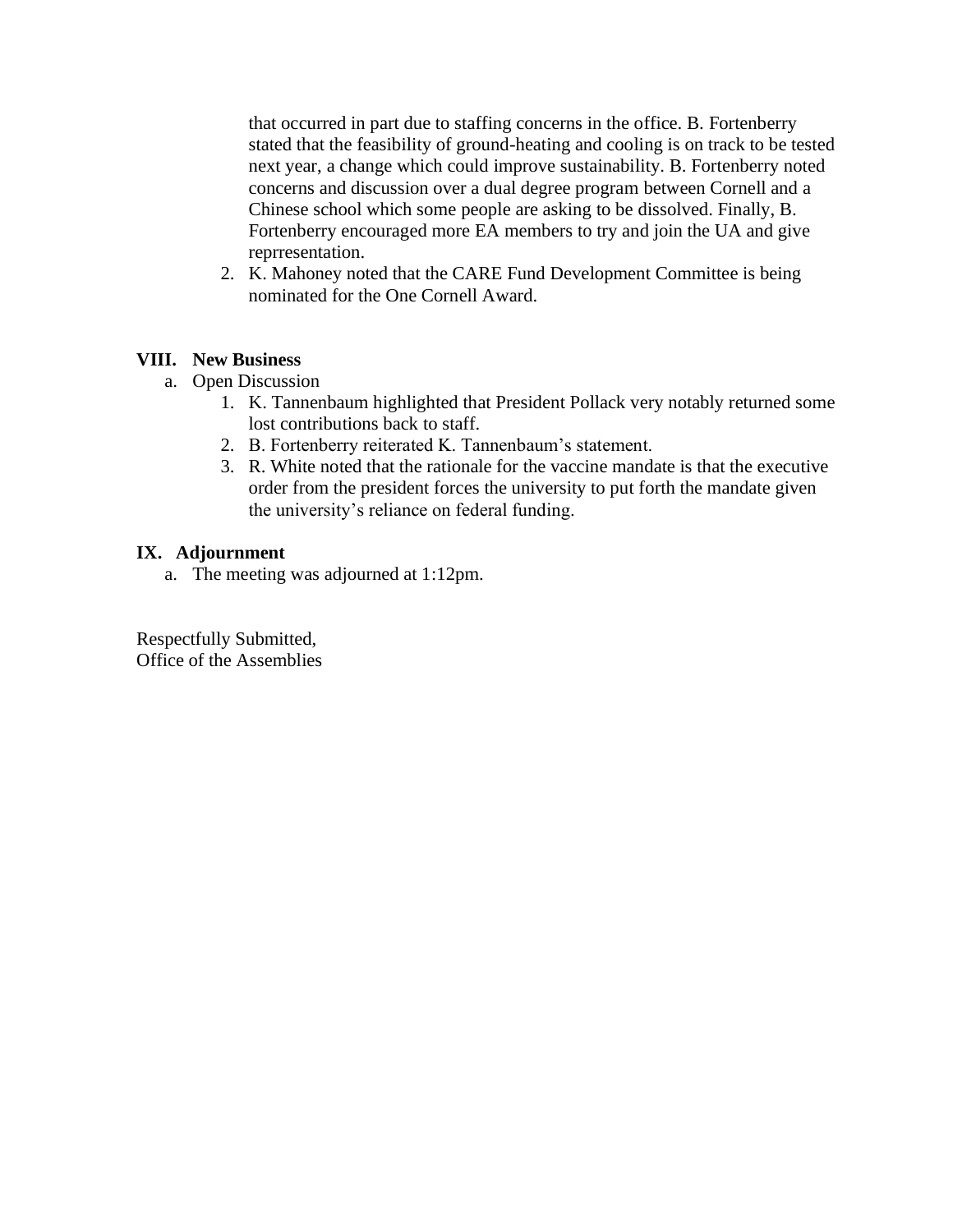

# **EA Resolution 2: Support for Interim Policy 6.3**

- *Abstract:* This resolution affirms the Employee Assembly's support for the updated Title IX Policy 6.3 which will prohibit all romantic or sexual relationships between staff members and undergraduate students.
- *Sponsored by:* Michelle LoParco
- *Reviewed by: Executive Committee, September 30, 2021, 3-0-0*
- *Type of Action* Recommendation
- *Originally Presented:*
- *Current Status:* New Business

**Whereas,** the [updated](https://www.dfa.cornell.edu/sites/default/files/policy/vol6_3.pdf) Policy 6.3 (p.9 Provision 4) prohibits romantic or sexual relationships

 between staff members and undergraduate students, regardless of work unit or location of either party,

 **Whereas,** the same prohibition already [exists](https://www.dfa.cornell.edu/sites/default/files/policy/vol6_3.pdf) against student-faculty relationships (Policy 6.3, p. 9 Provision 4),

 **Whereas,** Cornell's "Consensual Relationships" policy already prohibits student relationships with "others in positions of authority over them,"

 **Whereas,** the policy was recently updated on September 10, 2021 to interim status and will be reviewed this semester by the Policy 6.3 Stakeholder Review,

 **Be it therefore resolved,** the Employee Assembly calls upon the university to maintain the changes made in the interim Policy 6.3.

- Respectfully Submitted,
- Michelle LoParco, EA Graduate and Law School representative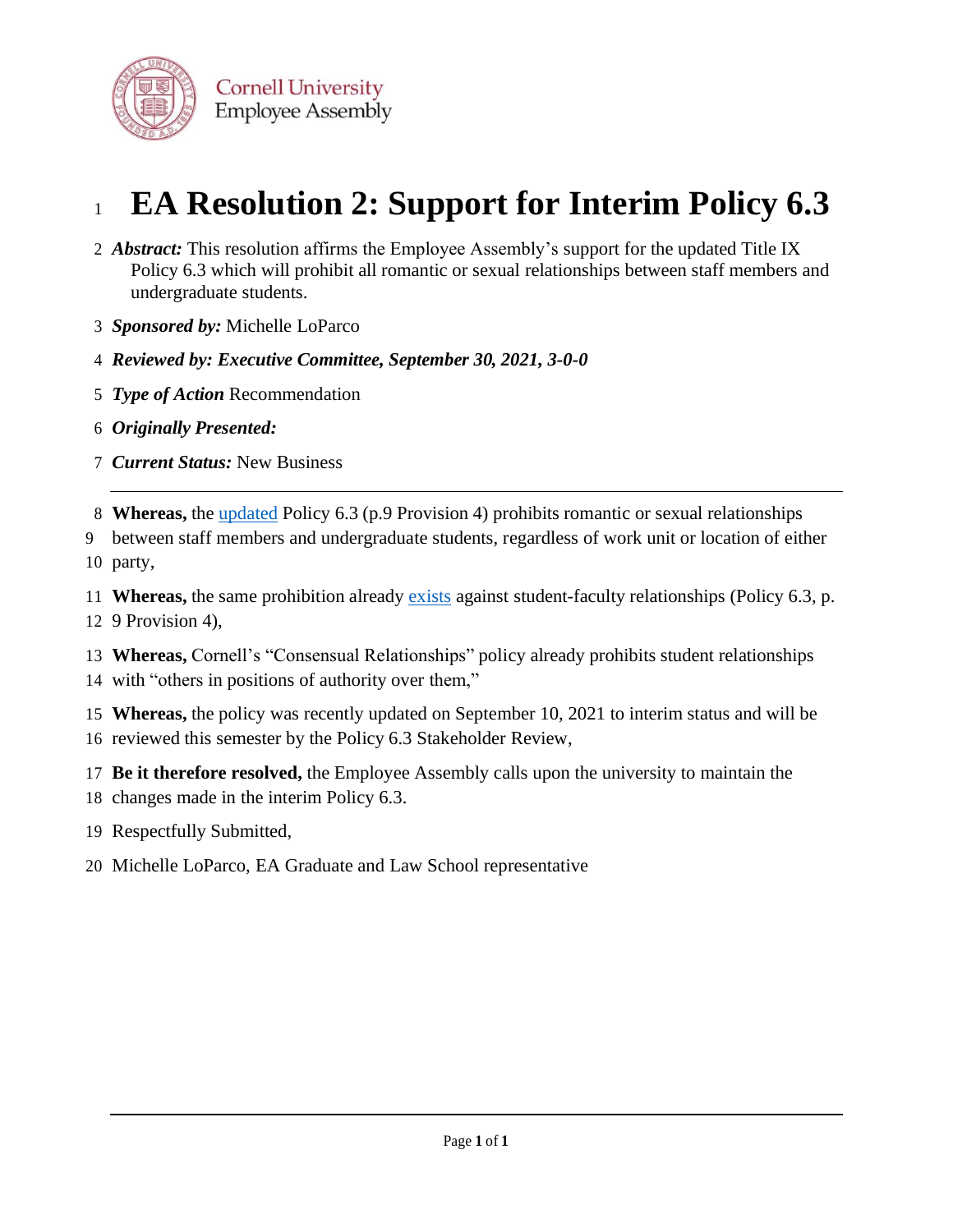

# **Employee Assembly Committee – Liaison appointments (internal/external)**

#### **University Assembly (UA) Standing Committees**

Each UA Standing Committee is composed of 11 voting members – 3 from the UA (one of whom is the chairperson of the committee), 1 from each constituent assembly from its voting membership; and 1 from each constituent assembly from the constituency it represents. Listed below are the current vacancies that are to be filled by the Employee Assembly:

- UA Codes and Judicial Committee (*2021-2022 term - chaired by James Richards, GPSA Representative to the UA*)
	- o **Employee Assembly Representative** voting member from the EA
	- o **Employee Representative** staff/employee representative who is not a voting member from the EA
- UA Campus Committee on Infrastructure, Technology and the Environment (*2021-2022 term – chaired by Ian Akisoglu, GPSA Representative to the UA*)
	- o **Employee Assembly Representative** voting member from the EA
	- o **Employee Representative** staff/employee representative who is not a voting member from the EA
- UA Campus Welfare Committee (*2021-2022 term – chaired by Debra Howell, EA Representative to the UA*)
	- o **Employee Assembly Representative** voting member from the EA
	- o **Employee Representative** staff/employee representative who is not a voting member from the EA

#### **University Assembly (UA) Associated Committees**

• Campus Planning Committee (*2021-2022 term – chaired by Sasa Zivkovic, Assistant Professor, Department of Architecture*)

The Campus Planning Committee shall consist of: four Presidential appointments, eight position appointments, and nine additional at-large members. The nine at-large members consist of one University Assembly liaison, two graduate/professional student, two undergraduate students, two employees, and two faculty members, each named by his or her respective Assembly for a two-year term. Listed below are the current vacancies that are to be filled by the Employee Assembly:

- o **Employee Representative** staff/employee representative named by the EA (can be either a voting member of the EA or a staff/employee representative who is not a voting member of the EA
- o **Employee Representative** staff/employee representative named by the EA (can be either a voting member of the EA or a staff/employee representative who is not a voting member of the EA
- Transportation Hearing and Appeals Board (*2021-2022 term – chair to be elected*) The Transportation Hearing and Appeals Board shall consist of two members nominated by their respective Assemblies and approved by those bodies and one ex-officio member representing the administrative staff of Transportation and Mail Services. Members shall be